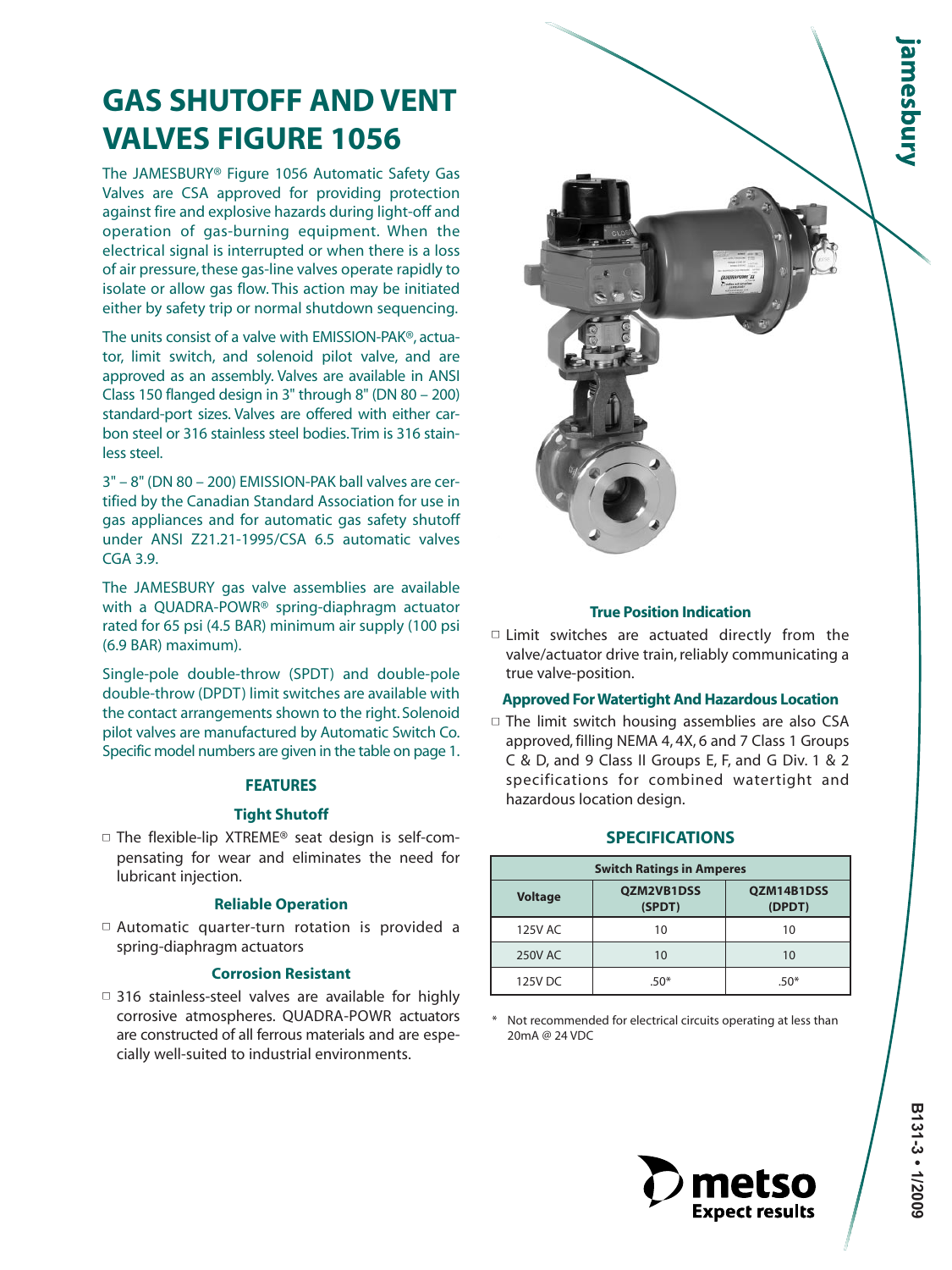#### **Switch Arrangements**

Contacts of Each Switch are in Position Shown When Valve is Closed



The available switch arrangements are shown in the "How to Order" table. Switches designated as "fixed" are set so that they are actuated only when the valve is in the fully closed position. They are secured to avoid accidental relocation and marked to show any attempts at tampering. Switches indicated as "free" are for indicator lights or other control purposes. These are normally set to close when the

### **SPDT Switch Contact Schematic DPDT Switch Contact Schematic**



valve is fully open, but are not secured and may therefore be adjusted to operate in any valve position. (DPDT switches can be adjusted only for end of travel, i.e., valve full open or valve full closed.

A solenoid operated 3-way pilot valve controls valve operation and is of sufficient flow capacity to provide valve closing within 2 seconds. Coils are continuous duty molded Class A.

#### **Maximum Operating Pressure Ratings**

|               | <b>Valve Size</b> | <b>Valve</b>  | <b>Valve</b>                         | <b>Seats</b>           |     | <b>Maximum Operating</b><br><b>Pressure</b> |     | <b>Maximum Operating</b><br><b>Temperature</b> |       | <b>Minimum Operating</b><br><b>Temperature</b> |
|---------------|-------------------|---------------|--------------------------------------|------------------------|-----|---------------------------------------------|-----|------------------------------------------------|-------|------------------------------------------------|
| <b>Inches</b> | <b>DN</b>         | <b>Series</b> | <b>Material</b>                      |                        | psi | bar                                         |     | $\circ$                                        |       |                                                |
| $3 - 8$       | $ 80 - 200 $      | 7150          | Carbon steel,<br>316 Stainless Steel | PTFE.<br><b>XTREME</b> | 200 |                                             | 125 |                                                | $-40$ | $-40$                                          |

#### **Flow Data**

The table at right provides flow coefficients of Figure 1056 Gas Safety Shutoff Valves covered in this bulletin. The C<sub>v</sub> values represent the flow of water at +60˚F through the valve in U.S. gallons per minute at a pressure drop of 1 psi. The metric equivalent,  $K_v$ , is the flow of water at 16 $^{\circ}$ C through the valve in cubic meters per hour at a pressure drop of 1 kg/cm $^2$ .To convert C<sub>v</sub> to K<sub>v</sub>, multiply by 0.8569.

| <b>Valve Size</b> |           | Сv                  |                  |  |  |  |
|-------------------|-----------|---------------------|------------------|--|--|--|
| inches            | <b>DN</b> | <b>Reduced Port</b> | <b>Full Port</b> |  |  |  |
|                   | 80        | 350                 | 1160             |  |  |  |
|                   | 100       | 550                 | 2200             |  |  |  |
| h                 | 150       | 765                 | 5100             |  |  |  |
|                   | 200       | 1860                | 9300             |  |  |  |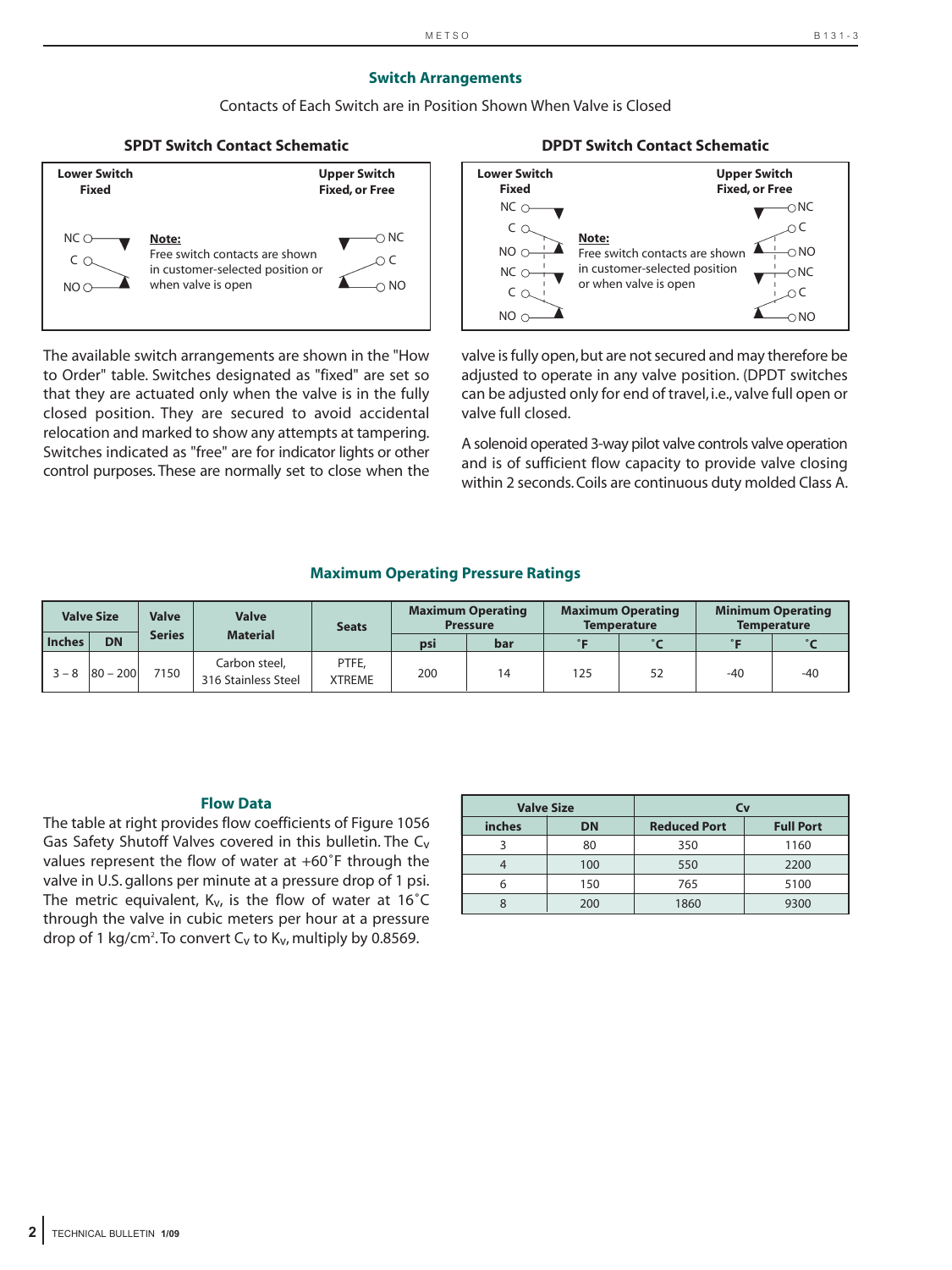## **DIMENSIONS**



| 3" - 8" (DN80 - 200) Figure 1056 Valve-Actuator Assemblies |
|------------------------------------------------------------|
|------------------------------------------------------------|

| <b>Valve Size</b> |           | <b>Approximate Dimensions</b> |     |      |     |       |     |      | Approx. |       |     |       |     |       |     |              |        |
|-------------------|-----------|-------------------------------|-----|------|-----|-------|-----|------|---------|-------|-----|-------|-----|-------|-----|--------------|--------|
| <b>Inches</b>     | <b>DN</b> | A                             |     | B    |     |       |     |      |         | н     |     |       |     | Κ     |     |              | Weight |
|                   |           | in.                           | mm  | in.  | mm  | in.   | mm  | in.  | mm      | in.   | mm  | in.   | mm  | in.   | mm  | $\mathbf{I}$ | kg     |
|                   | 80        | 8.00                          | 203 | 3.75 | 95  | 7.50  | 191 | 2.31 | 59      | 21.45 | 537 | 14.72 | 374 | 8.21  | 209 | 124          | 56.4   |
| $\overline{4}$    | 100       | 9.00                          | 229 | 4.00 | 102 | 9.00  | 229 | 3.00 | 76      | 21.93 | 549 | 15.20 | 386 | 8.70  | 221 | 148          | 67.3   |
| 6                 | 150       | 10.50                         | 267 | 6.85 | 174 | 11.00 | 279 | 4.00 | 102     | 29.04 | 726 | 18.16 | 461 | 10.97 | 279 | 264          | 120    |
| 8                 | 300       | 1.50                          | 292 | 6.41 | 163 | 13.50 | 343 | 6.00 | 152     | 34.14 | 854 | 22.75 | 577 | 14.47 | 368 | 510          | 231.8  |

| <b>Actuator</b> |      |    |       | <b>Approximate Dimensions</b> |      |     |       |     |
|-----------------|------|----|-------|-------------------------------|------|-----|-------|-----|
|                 |      | D  |       |                               |      |     |       |     |
| <b>Size</b>     | in.  | mm | in.   | mm                            | in.  | mm  | in.   | mm  |
| QP3XC/M         | 2.09 | 53 | 20.28 | 515                           | 4.69 | 119 | 10.79 | 274 |
| QP4XC/M         | 2.65 | 67 | 23.03 | 585                           | 5.51 | 140 | 12.60 | 320 |
| QP5XC/M         | 3.34 | 85 | 28.27 | 718                           | 6.30 | 160 | 15.04 | 382 |